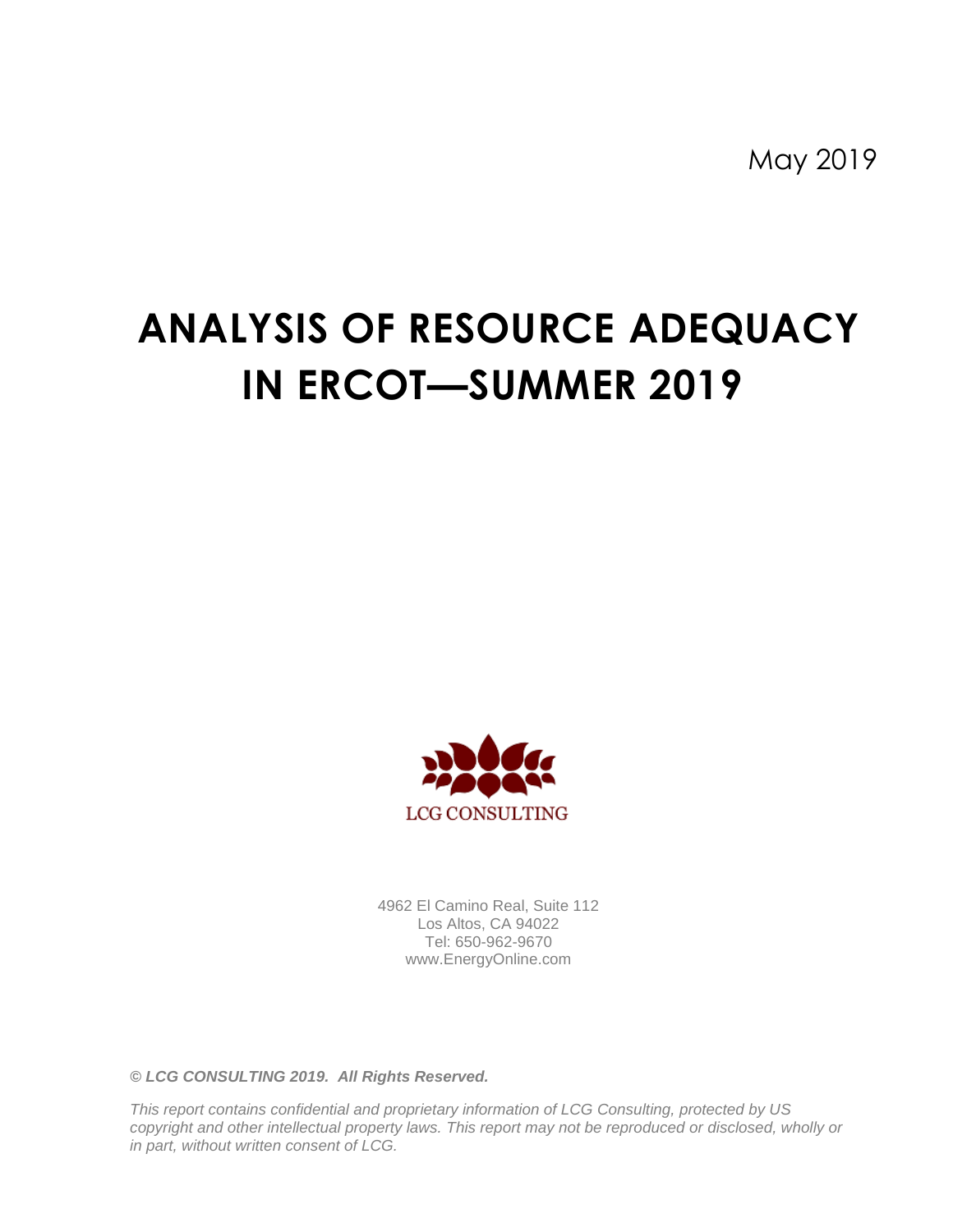# **CONTENTS**

| 1 <sub>1</sub> |     |  |  |  |  |  |  |  |
|----------------|-----|--|--|--|--|--|--|--|
| 2.             |     |  |  |  |  |  |  |  |
| 3.             |     |  |  |  |  |  |  |  |
|                | 3.1 |  |  |  |  |  |  |  |
|                | 3.2 |  |  |  |  |  |  |  |
|                | 3.3 |  |  |  |  |  |  |  |
|                | 4.  |  |  |  |  |  |  |  |
|                |     |  |  |  |  |  |  |  |
|                |     |  |  |  |  |  |  |  |
|                |     |  |  |  |  |  |  |  |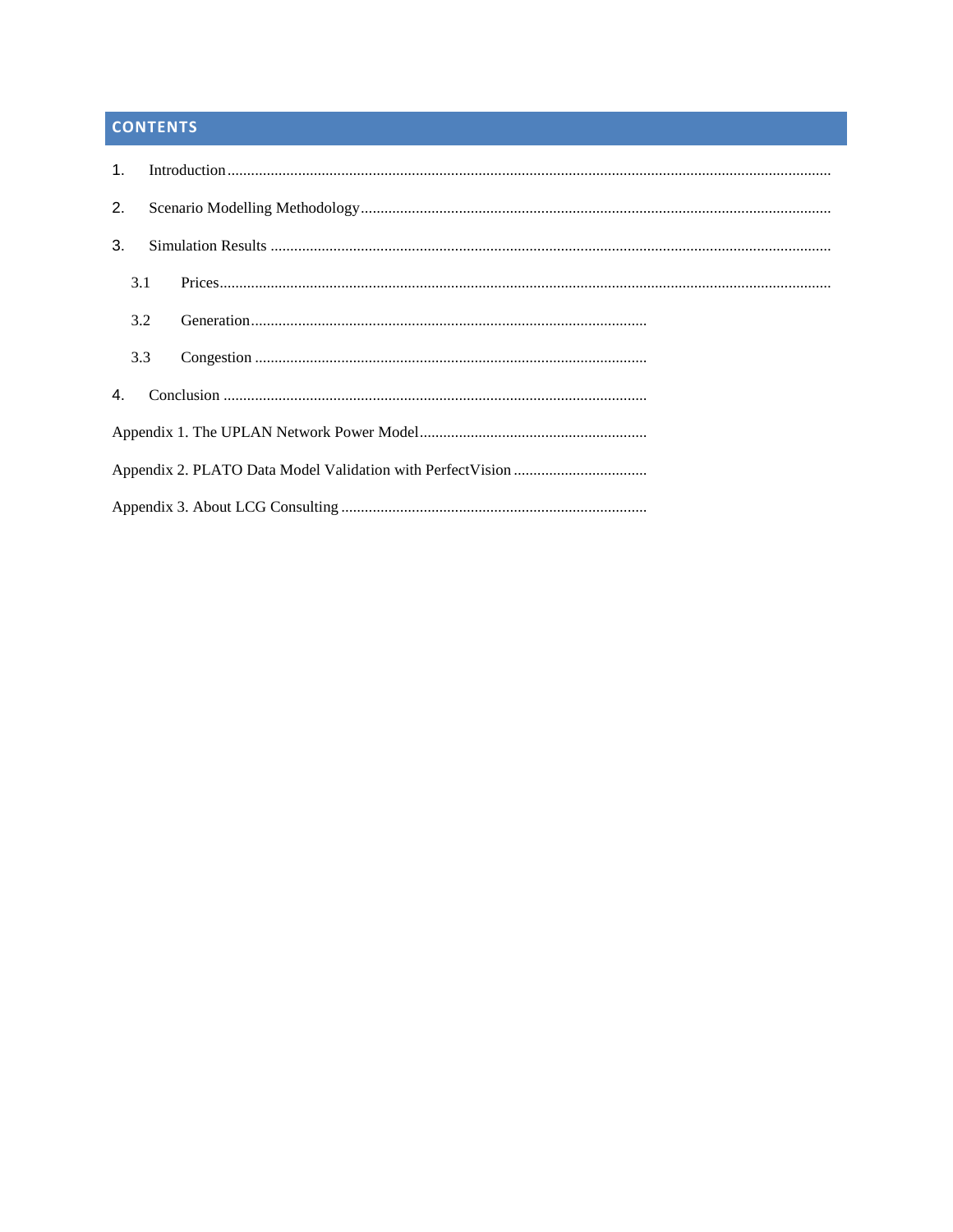# **LIST OF FIGURES**

| Figure 8 – Generation (GWh) by Fuel and Fuel Mix by Scenario – Summer 2019 |
|----------------------------------------------------------------------------|
|                                                                            |
| Figure 10 – Selected Major Congestion – Summer 2019 Congestion Rent (\$M)  |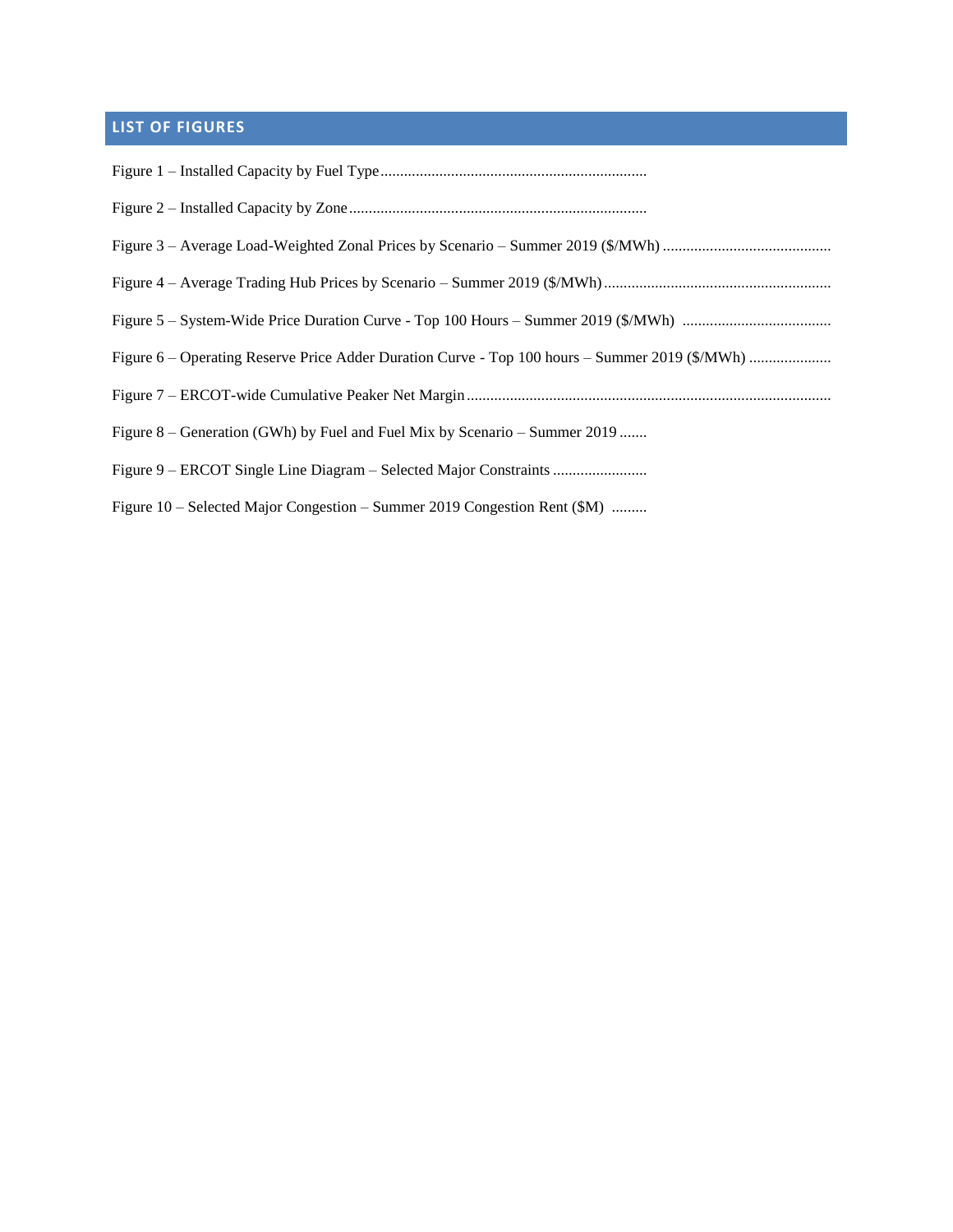# **LIST OF TABLES**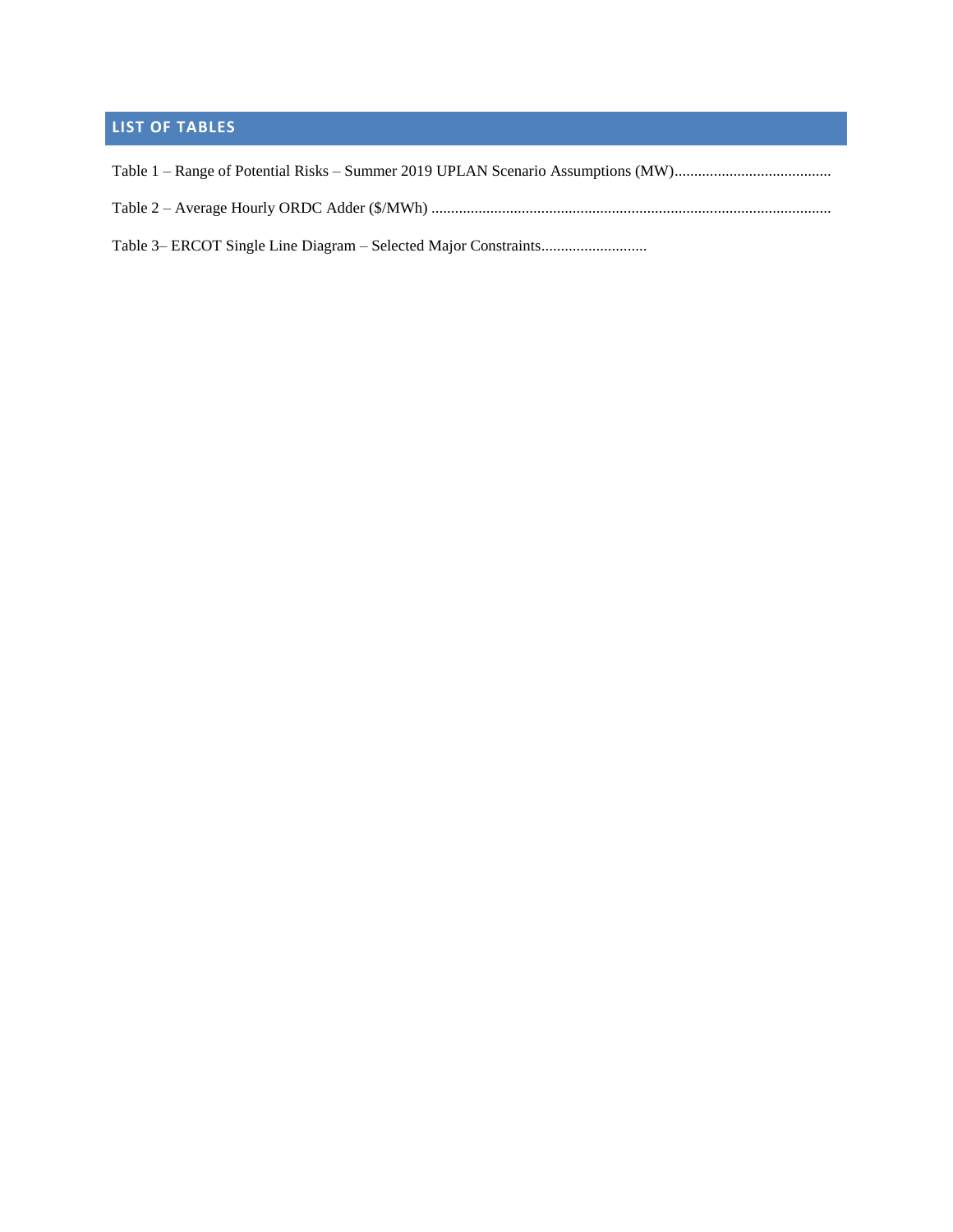## <span id="page-4-0"></span>**1. INTRODUCTION**

LCG Consulting performed analysis of ERCOT for summer 2019 summer, June through September, using market simulations with LCG's UPLAN Network Power Model. Resource adequacy analysis for the region is critical during extreme summer loading conditions as the reserves have tightened because of recent retirements. The ERCOT landscape is rapidly evolving, with significant transmission changes and unprecedented growth of renewables.

For this report, LCG built scenarios examining "strained network conditions" that include high generation outages, low wind and high load forecasts. These sensitivity cases were assessed for resource adequacy to see if peak demand is served. This report further identifies strained conditions that might shift expected energy prices, Operating Reserve Demand Curve (ORDC), Peaker Net Margin (PNM), and congestion.

- Scenario 1 or Base Case: Forecasted Season Peak Load (50/50 forecast)
- Scenario 2: High Gen Outages
	- Scenario 3: Low Wind
- Scenario 4: High Load

Scenario 1 assumes typical use of reserve capacity conditions while the three other scenarios represent extreme cases. For each of these scenarios, LCG used its UPLAN hourly model to simulate the summer season of 2019. With decades of benchmarking in the ERCOT system, UPLAN accurately captures the operation of the ERCOT system.

## <span id="page-4-1"></span>**2. SCENARIO MODELING & METHODOLOGY**

The nodal market simulations were performed using LCG's proprietary UPLAN Network Power Model (NPM) and PLATO-ERCOT data model at the hourly dispatch level. UPLAN authentically replicates the engineering protocols and market procedures of a system operator. Technical details on this sophisticated model are available in the Appendix of the report.

For this study, UPLAN integrates the SSWG power flow network for summer 2019 with ERCOT standard operational & planned contingencies. Transmission upgrades for summer season were added based on the Transmission Project Information Tracking (TPIT) file, published October 2018. Generation expansion and retirement assumptions rely on ERCOT publications. Monthly peak loads were modified based on the 50/50 forecast published February 2019, while the hourly load shapes use the 2018 RTP Economic Case load profiles published September 2018.Further overview on the UPLAN NPM and PLATO-ERCOT data model can be found in Appendix 1 and Appendix 2, respectively.

<span id="page-4-2"></span>

|                                                   | 50/50 Load<br><b>Base Case</b> | <b>High Outages</b><br><b>Scenario 2</b> | <b>Low Wind</b><br><b>Scenario 3</b> | <b>High Load</b><br>Scenario 4 |
|---------------------------------------------------|--------------------------------|------------------------------------------|--------------------------------------|--------------------------------|
| Seasonal Load Adjustment (MW)                     |                                | ٠                                        |                                      | 3,143                          |
| Maintenance Outages (MW)                          | 322                            | 322                                      | 322                                  | 322                            |
| Thermal Forced Outages (MW)                       | 3,740                          | 3.740                                    | 3,740                                | 3,740                          |
| Additional Thermal Forced Outages (MW)            | -                              | 2,784                                    |                                      | $\overline{\phantom{a}}$       |
| Low Wind Output Adjustment (MW)                   | -                              | ٠                                        | 5,756                                | $\overline{\phantom{a}}$       |
| Total Uses of Reserve Capacity (MW)               | 4,062                          | 6.846                                    | 9,818                                | 7,205                          |
| Capacity Available for Operating Reserves<br>(MW) | (939)                          | (3, 723)                                 | (6,695)                              | (4,082)                        |

#### **Table 1 – Range of Potential Risks – Summer 2019 UPLAN Scenario Assumptions**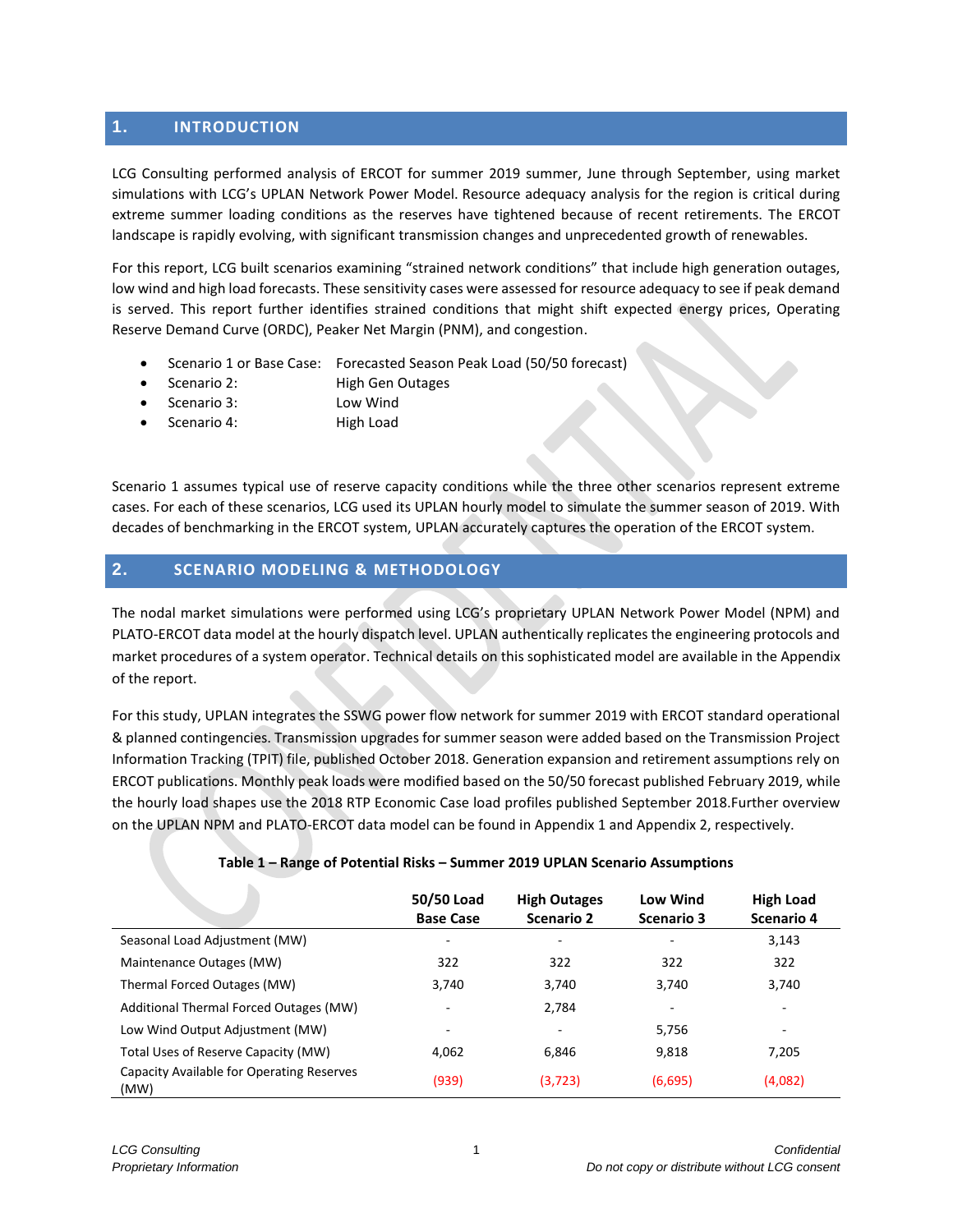### <span id="page-5-0"></span>**3. SIMULATION RESULTS**

#### <span id="page-5-1"></span>**3.1 Prices**

Load zone prices are highest in the High Gen Outage scenario, where the ERCOT-wide, average, load-weighted price is \$164.13, compared to \$45.67 in the base case, a 259% of increase. The largest price change occurs in the North Load Zone, which sees a 295% boost. North Load Zone is the most sensitive to reserve changes in Scenario 2, as there are more generators outage in the North zone, which lead to more imports from West into North and higher congestion. In the Low Wind scenario, ERCOT-wide average load-weighted zonal prices increase 7% relative to the Base Case. Average load zone prices for all scenarios are shown below i[n Figure 1](#page-5-2) and [Figure 2.](#page-6-0)



**Figure 1 – Average Load-Weighted Zonal Prices by Scenario – Summer 2019 (\$/MWh)**

<span id="page-5-2"></span>For the given sensitivity scenarios, the most sensitive Hub prices are of North and West Hub. On average, trading hub prices increase by 162.3% for High Load, by 236.2% for High Outages, and by 6.5% for Low Wind scenarios compared to the base case average price.

Trading hub price results by scenario are shown below in [Figure 2.](#page-6-0)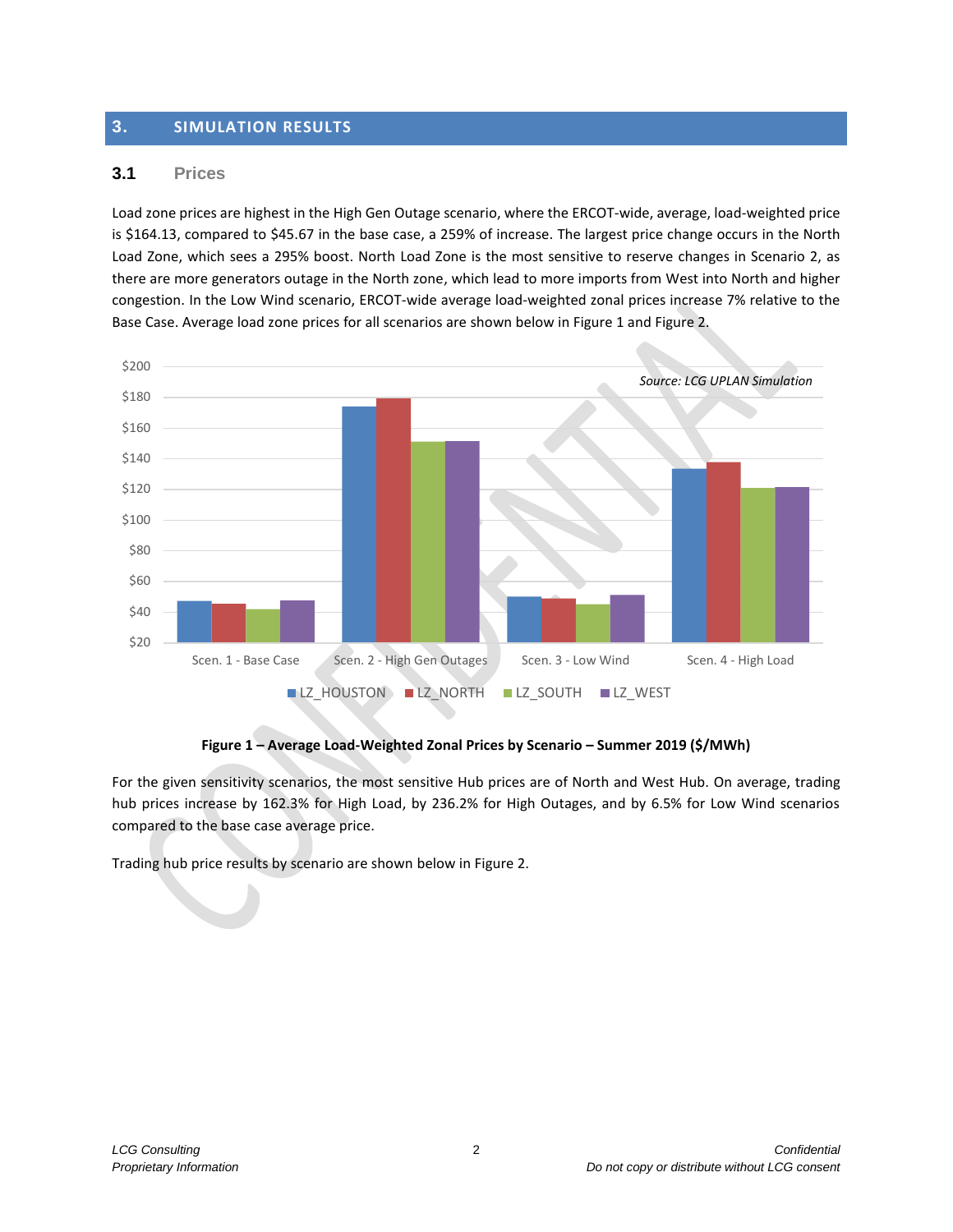

**Figure 2 – Average Trading Hub Prices by Scenario – Summer 2019 (\$/MWh)**

<span id="page-6-0"></span>[Figure 3](#page-6-1) shows the system-wide price duration curve by scenario for the top 100 hours in summer season of 2019. Here it can be seen that there are fewer occurrences of high-priced hours in the Base Case, where only 18% of all intervals have a system-wide average energy price over \$50.



**Figure 3 – System-Wide Price Duration Curve - Top 100 Hours – Summer 2019 (\$/MWh) <sup>1</sup>**

<span id="page-6-1"></span> $\overline{a}$ 

<sup>&</sup>lt;sup>1</sup> Value includes ORDC price adder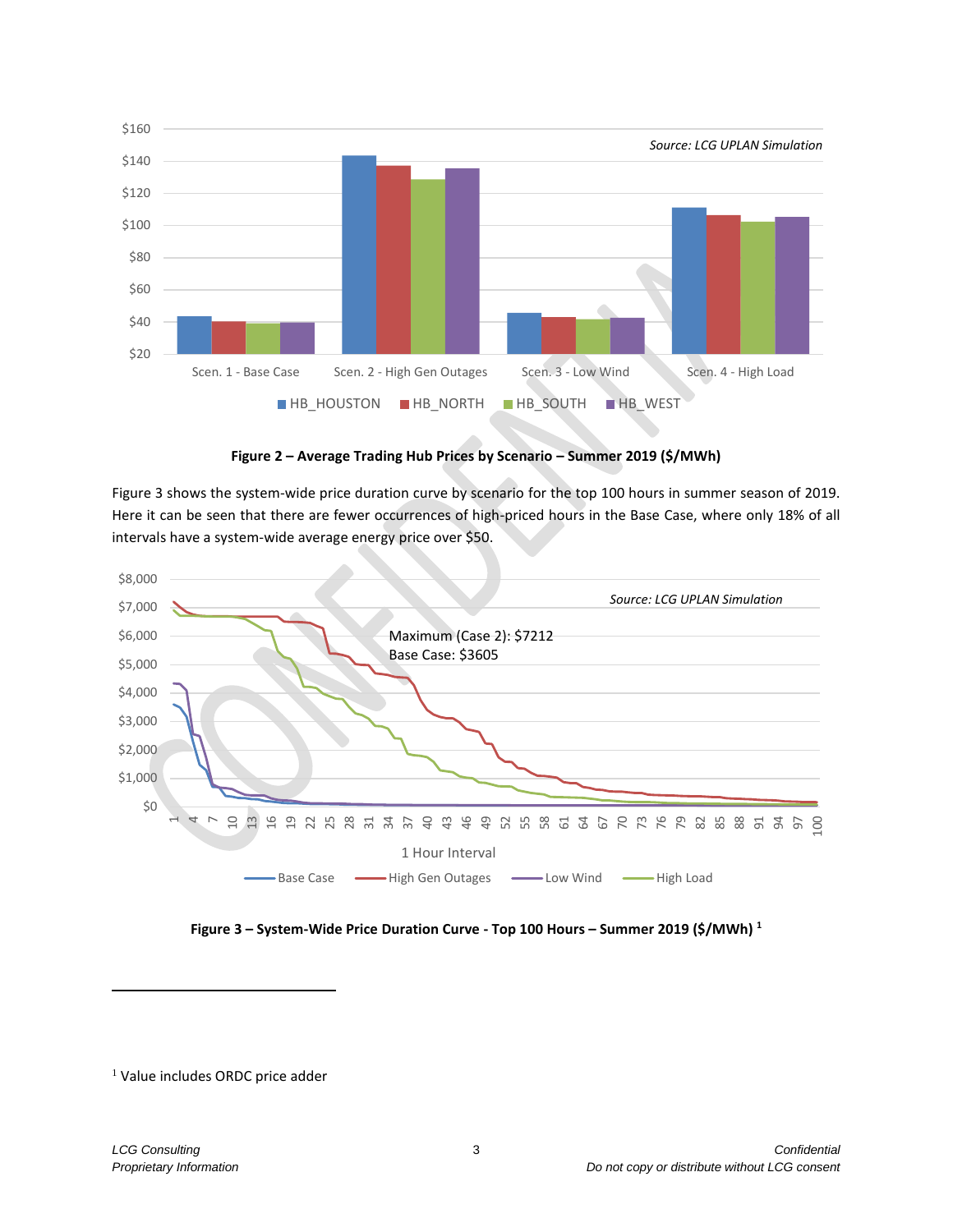<span id="page-7-0"></span>As expected, the ORDC price adder increases in the extreme scenarios due to lower operating reserves. The high gen outages and high load cases result in more frequent scarcity conditions, and this is reflected in the price adder value. Hourly average Operating Reserve Price Adder is presented in [Table 2](#page-7-0) and the duration curve is shown in [Figure 4](#page-8-0) for the highest 100 hours of the summer season.

| Hour           | <b>Base Case</b> | <b>High Gen</b><br><b>Outages</b> | <b>Low Wind</b> | <b>High Load</b> |
|----------------|------------------|-----------------------------------|-----------------|------------------|
| $\mathbf{1}$   | \$0.00           | \$0.01                            | \$0.00          | \$0.00           |
| $\overline{2}$ | \$0.00           | \$0.00                            | \$0.00          | \$0.00           |
| 3              | \$0.00           | \$0.00                            | \$0.00          | \$0.00           |
| 4              | \$0.00           | \$0.00                            | \$0.00          | \$0.00           |
| 5              | \$0.00           | \$0.00                            | \$0.00          | \$0.00           |
| 6              | \$0.00           | \$0.00                            | \$0.00          | \$0.00           |
| $\overline{7}$ | \$0.00           | \$0.00                            | \$0.00          | \$0.00           |
| 8              | \$0.00           | \$0.00                            | \$0.00          | \$0.00           |
| 9              | \$0.00           | \$0.00                            | \$0.00          | \$0.00           |
| 10             | \$0.00           | \$0.00                            | \$0.00          | \$0.00           |
| 11             | \$0.00           | \$0.00                            | \$0.00          | \$0.00           |
| 12             | \$0.00           | \$0.00                            | \$0.00          | \$0.00           |
| 13             | \$0.01           | \$12.98                           | \$0.01          | \$4.49           |
| 14             | \$3.83           | \$158.44                          | \$5.24          | \$140.06         |
| 15             | \$19.06          | \$283.13                          | \$27.73         | \$210.29         |
| 16             | \$62.66          | \$341.55                          | \$79.67         | \$279.28         |
| 17             | \$44.42          | \$314.08                          | \$65.18         | \$288.82         |
| 18             | \$19.12          | \$235.01                          | \$22.90         | \$191.27         |
| 19             | \$0.83           | \$83.83                           | \$1.60          | \$53.42          |
| 20             | \$0.33           | \$23.94                           | \$0.49          | \$14.81          |
| 21             | \$0.00           | \$2.25                            | \$0.00          | \$0.94           |
| 22             | \$0.00           | \$0.01                            | \$0.00          | \$0.00           |
| 23             | \$0.00           | \$0.00                            | \$0.00          | \$0.00           |
| 24             | \$0.00           | \$0.00                            | \$0.00          | \$0.00           |
| Average        | \$6.26           | \$60.63                           | \$8.45          | \$49.31          |

#### **Table 2 – Average Hourly ORDC Adder (\$/MWh)**

*Source: LCG UPLAN Simulation*